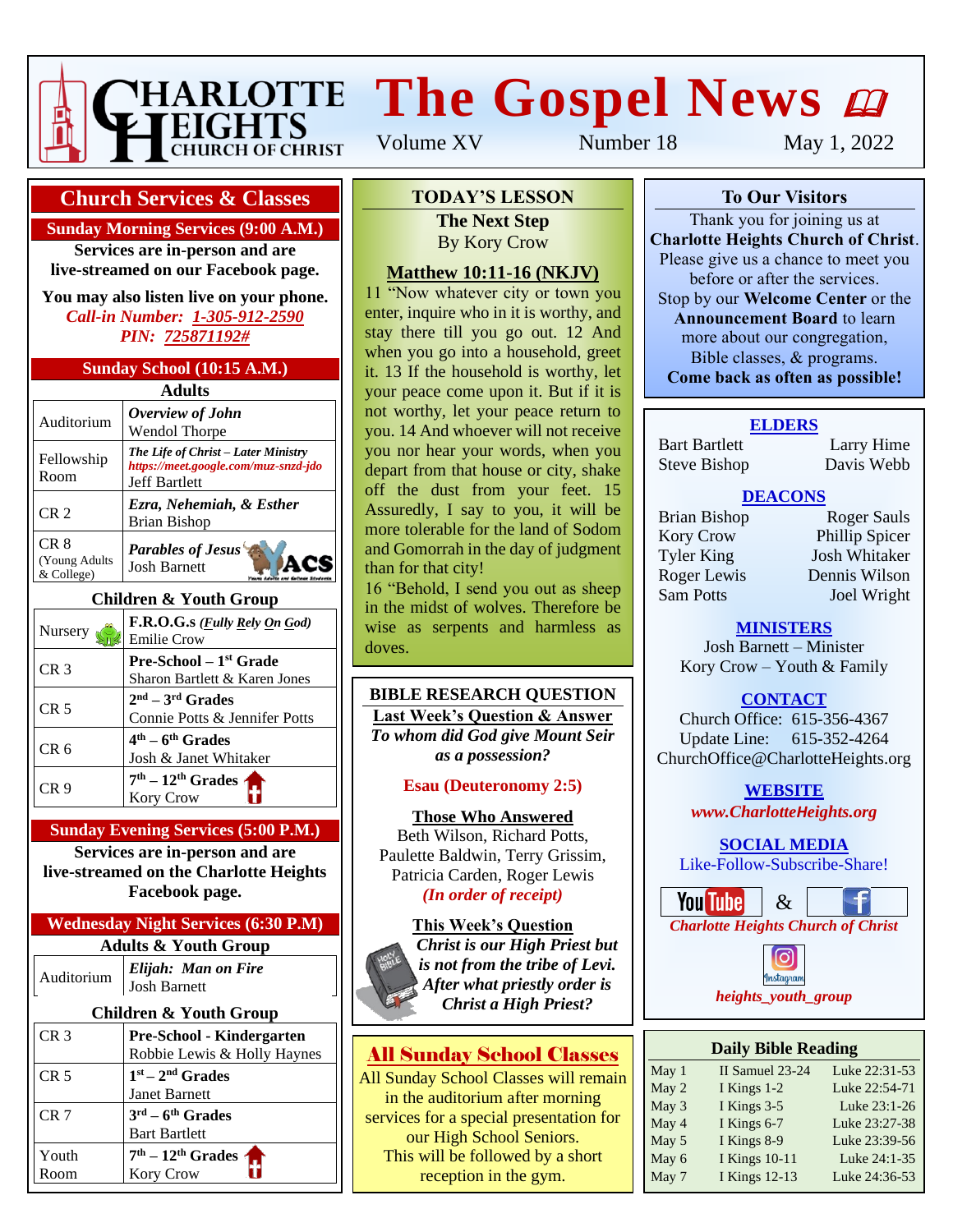**Upcoming Events – At-A-Glance Senior Sunday - TODAY** *See Announcement*

**Monday Night for the Master May 2 (6:00)**

> **Ladies Bible Class May 4 (10:00)**

**Friday Night Singing - May 6 (7:00)** *Gilroy Church of Christ (Antioch) Refreshments Served at 6:00*

> **Mother's Day May 8**

**Brookdale Belle Meade – Service May 8 (3:00)** *See Josh if you would like to help.*

**Sunday Night KIDS L.A.B. May 8 (5:00)**

**Sunday Night Song Service May 15 (5:00)**

**Friday Night Singing - HOST May 20 (7:00)** *See Announcement*

> **Youth Celebration Day May 22** *Details Coming Soon*

**CARE Team May 22 (After Evening Services)** *Potluck Meal – Everyone Invited*

**5 th Sunday – Mission Sunday May 29 (9:00)** *Guest Speaker: Ken Lowry (Churches of Christ Disaster Relief)*

> **Lads-To-Leaders Service May 29 (5:00)**

# Ladies Bible Class

Our Ladies Bible Class is coming to an end for the summer. We will meet this week with Josh Barnett as our Special Guest Speaker.

Next week, May  $11<sup>th</sup>$ , will be our last week until the end of the summer. We will have a special pot-luck luncheon after this last class.

All ladies of the congregation are invited.

#### **Family Time: Better Ways To Invest Your Time** I want to introduce our new monthly series.

It is "**Family Time: Better Ways To Invest Your Time**". Did you grow up having "family time"? Was there a specific time in the day or week when your family gathered together? My mother wanted us to gather around the dinner table every weekday. She took the time to fix a good meal, and she wanted to hear an update about our day. The option to eat in our rooms alone didn't exist. I appreciate those meals together. We are at a point now where it is difficult for all of us to get together because of our own families.

Have we lost the time with our families today? Do parents work too much



**Invest Your Time** 

because they want to give a better life for their family? Their idea of a better life is about more things and more experiences. However, a better life comes at a great cost. The time together is cut short or non-existent. We are too busy being too busy. Many families don't have quality time together. Some families would give just 5 minutes to be with their loved ones.

Let us take the time to be reminded and apply a better way to spend our time. It begins with God and making sure that God is at our home. In Him,

Josh Barnett

Senior Sunday – TODAY

Thank you for joining us **TODAY** as we honor our graduating High School Seniors!

*All Sunday School classes will remain in the auditorium after morning services for a special video presentation. This will be followed by a reception in the gym.*

Each Senior will have a designated area where you may leave cards or gifts.



**Congratulations to this year's graduating seniors!**

- **Kame Bishop**
- **Korie Anne Crow**
- **Chase Wright**

*We will also be spotlighting each of these Seniors with an article in the Bulletin starting next week.*

# Congratulations Kame Bishop!

Congratulations to **Kame Bishop** who was presented with the **2022 Moss-Oliver Award** last week.

This honor, first given in 1985 and presented by the Nashville City Civitan Club, recognizes the top senior male & female scholar-athletes in basketball at a Metro-Davidson County high school, factoring together athletics, academics, leadership, and community service.



*Way to go Kame! We are proud of you!*

# Reminder - Wednesday Night Changes

Just a reminder...

Last Wednesday was the final week for our Kidspiration Club. This week, we will begin regular classes for all ages.



All classes will begin after our service in the auditorium. See the front page of the Bulletin for a list of the classes and teachers.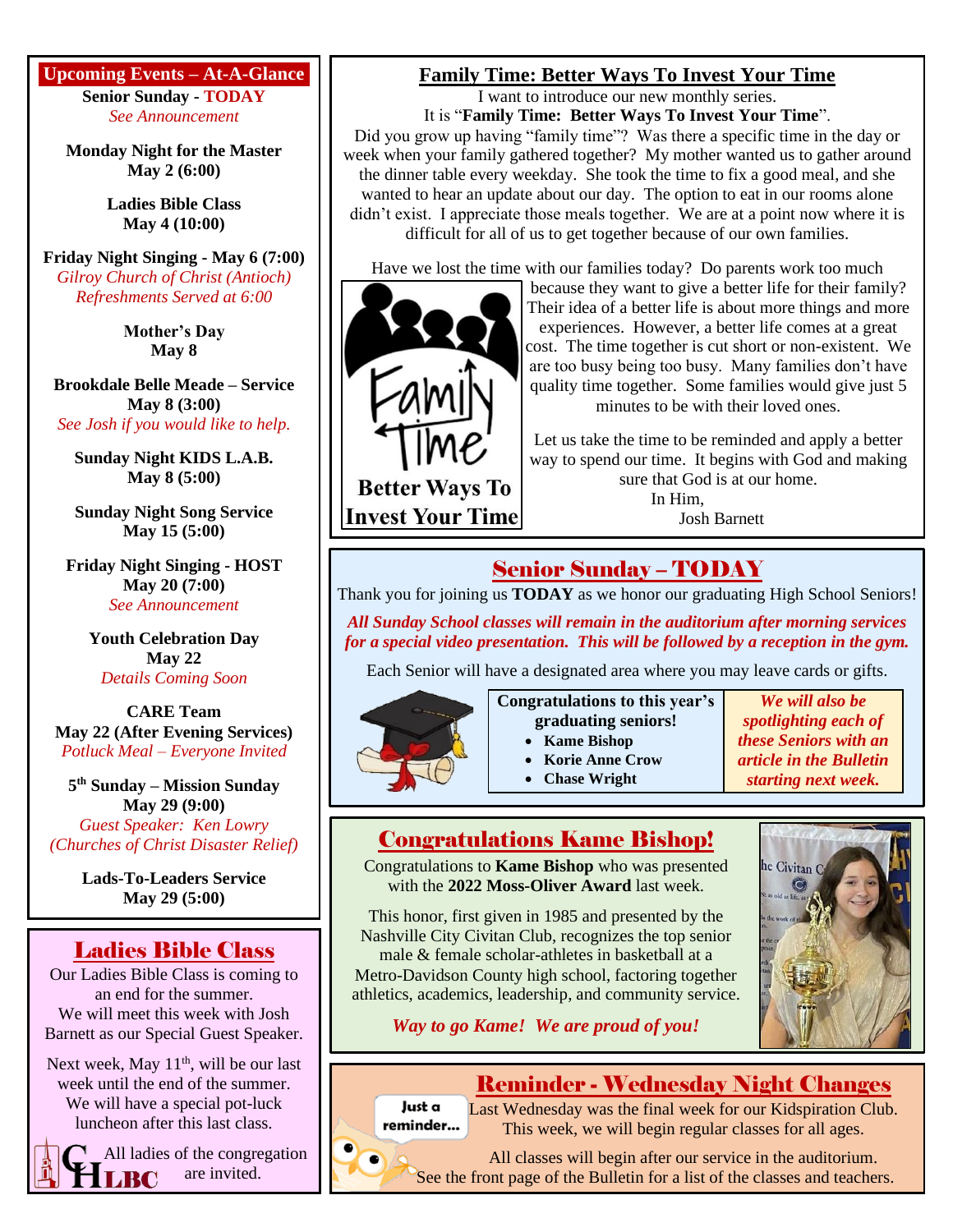